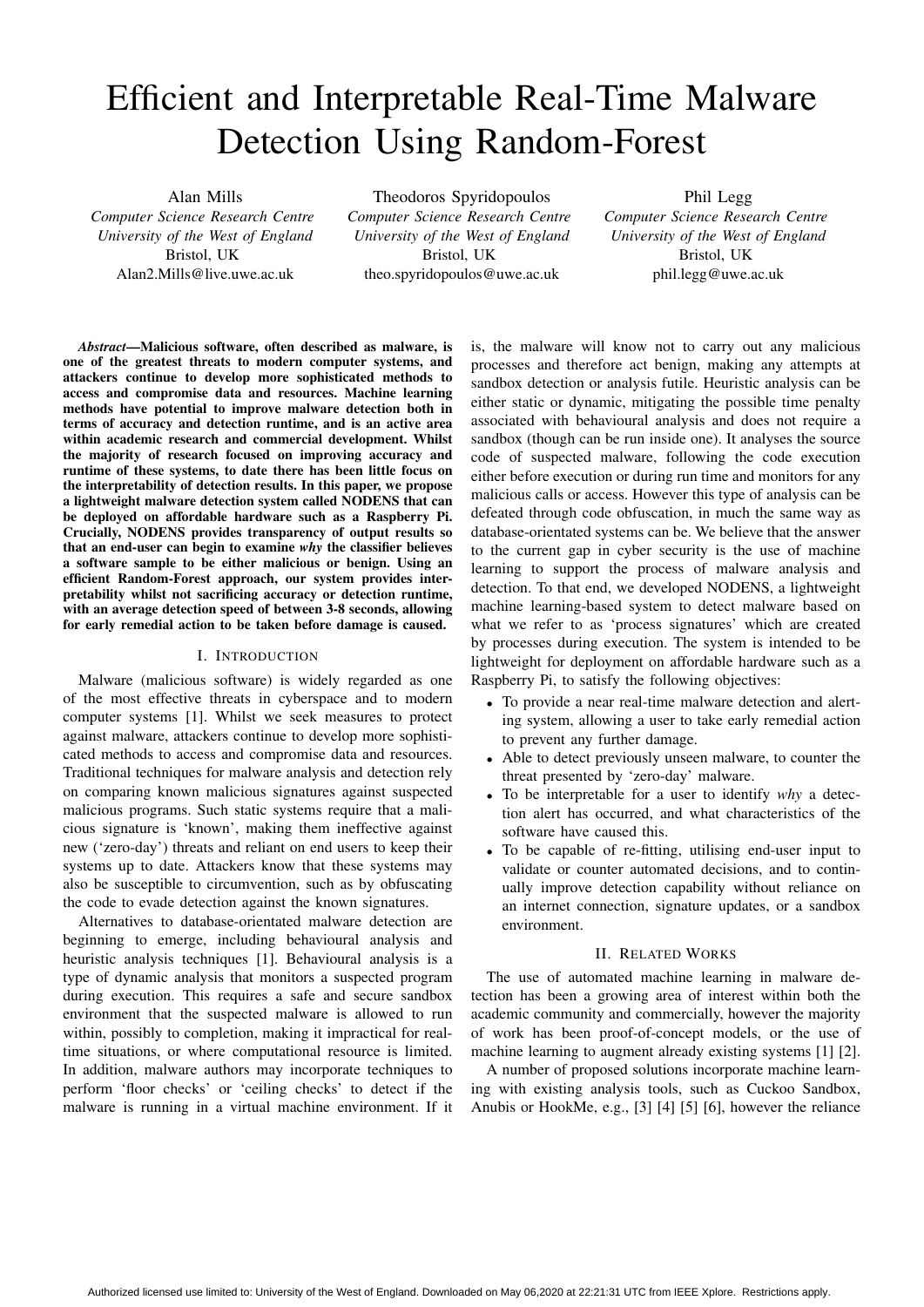on sandboxing applications, or significant configuration or preprocessing of data means that these may not be commercially viable for many organisations. Despite high accuracy in lab experiments (e.g., 97% accuracy in [4]), they often incorporate a time penalty in the processing (e.g., [6] requires a logging period beforehand), therefore resulting in a delay to malware classification. Detection time is critical for identifying malware samples, with great variability in performance from previous techniques, ranging from 5 seconds [7] up to 100 seconds [8], by which time a malicious process could well have completed its intended action.

Neural Networks are widely used in many end-to-end detection systems, e.g., [7] [9] [10] [8], with high degrees of accuracy reported, from 94% [7] to 98.3% [10]. However, Neural Networks are known to be computationally expensive for training the classifier, e.g., in [9] they use an Amazon EC2 node with 60GB RAM and a 1,536 CUDA core GPU to train, and in [7] they use a Nvidia GTX 1080 GPU for training purposes, and both utilise Recurrent Neural Networks (RNNs). RNNs often require a significant amount of time for training in order to achieve high accuracy results. Crucial to our work, due to their recurrent structure RNNs can be extremely difficult to examine for interpretability and transparency of how the model has made a decision. Whilst some work has begun to address this problem, e.g., [11], other ML techniques such as decision trees are much better suited for interpretation.

There is an increasing interest in the transparency of automated decision-making processes, and machine learning algorithms, yet for malware analysis there is little work concerning the ability to interpret and interrogate a model to understand *why* a particular process is considered to be malware. Given the ever-evolvling threat of malware authors and malicious attackers, such as cyber-criminals, script kiddies, and statesponsored attackers, there is a need to re-address this issue. NODENS allows users to interrogate the learning model results without the need for an in-depth exploration of the malware binary. This notion of interpretability in malware analysis aims to enable end-users to see why the software is deemed a threat, what the impact of the software is on the system, and what action is appropriate for the user to take to mitigate the threat.

# III. PROPOSED METHOD

All malware samples used during the testing of NODENS were taken from open source malware repositories (VX Vault and Virus Share), and run on a Windows 7 Virtual Machine, running PowerShell (Version 4.0) which was used to collect process details using the Get-Process cmdlet. These process details were the building blocks used to train the system and identify malware. The classifier(s) and all scripts were built using Python (scikit-learn) and run remotely from a Kali Linux OS.

# *A. Process Details*

We adopted the guidelines used in [8] to identify and label a process as malicious, consisting of the following steps:

- 1) The process shared the same name as the pre-determined malware file
- 2) Any children processes generated from a process identified by (1)
- 3) Any process which is injected by malicious code from (2) or (3)

Initially the process details consisted of 64 features (the raw output from Get-Process | Export-csv, with no specified parameters). However, many of these features were displaying the same information (e.g., *WorkingSet* and *WorkingSet64* both reported the same memory usage) or deemed to be of little or no value for the purpose of process classification (e.g., *FileVersion*). After removing duplicate or unnecessary attributes, 22 features were used for the classification model:

- 1) Handles
- 2) Path
- 3) Company
- 4) Description 5) Product
- 6) HasExited
- 7) Handle
- 8) HandleCount
- 9) NonpagedSystemMemorySize64
- 10) PagedMemorySize64
- 
- 12) PeakPagedMemorySize64
- 13) PeakWorkingSet64
- 14) PeakVirtualMemorySize64
- 15) PrivateMemorySize64
- 16) PrivilegedProcessorTime
- 17) ProcessorAffinity
- 18) Responding 19) TotalProcessorTime
- 
- 20) UserProcessorTime (UPT) 21) VirtualMemorySize64
- -
- 11) PagedSystemMemorySize64
- (VMS64) 22) WorkingSet64 (WS64)
- 

For each entry, *Name* was also stored for human readability and labelling purposes, along with a manually-labelled *Legitimate* column, that was used for supervised training. Each process will generate multiple data entries within the same file, with features varying dependant upon the running conditions of the process (e.g., memory usage, running time, etc.). Therefore, a single malware (or benignware) sample could create up to 5000 rows or more of process details (e.g., Table I).

| Name     | <b>Handles</b> | Path     | Company  | $\cdots$ | <b>UPT</b> | <b>VMS64</b> | <b>WS64</b> |
|----------|----------------|----------|----------|----------|------------|--------------|-------------|
| audiodg  | 109            | 0        | υ        | .        | 0.0100144  | 41664512     | 13869056    |
| audiodg  | 118            | $\Omega$ | $\Omega$ | .        | 0.0100144  | 41926656     | 13918208    |
| audiodg  | 122            | $\Omega$ |          | .        | 0.0100144  | 42450944     | 13971456    |
| audiodg  | 122            | $\Omega$ |          | .        | 0.0100144  | 42188800     | 13959168    |
| 2lm5xNOU | 80             |          |          | .        |            | 50917376     | 3493888     |
| 2lm5xNOU | 134            |          |          | .        | 0.1702448  | 61988864     | 5242880     |
| 2lm5xNOU | 134            |          |          | .        | 0.5407776  | 63037440     | 5537792     |
| 2lm5xNOU | 134            |          |          | .        | 0.9413536  | 63037440     | 5922816     |
| TABLE I  |                |          |          |          |            |              |             |

SAMPLE OF FEATURES TO DESCRIBE PROCESS DETAILS.

## *B. Algorithm Selection and Testing*

Figure 1 shows an overview of the training and algorithm selection process. The initial stage was to test multiple algorithms against a pool of 55 unique malware samples. To do this *n* malware samples were randomly selected and then run on the Windows 7 virtual environment, which was also running a PowerShell Get-Process script that would collect the process data from both the selected malware and background benignware processes. This was done 10 times, with the virtualised environment being reset to a default clean state between each running of malware samples. Features were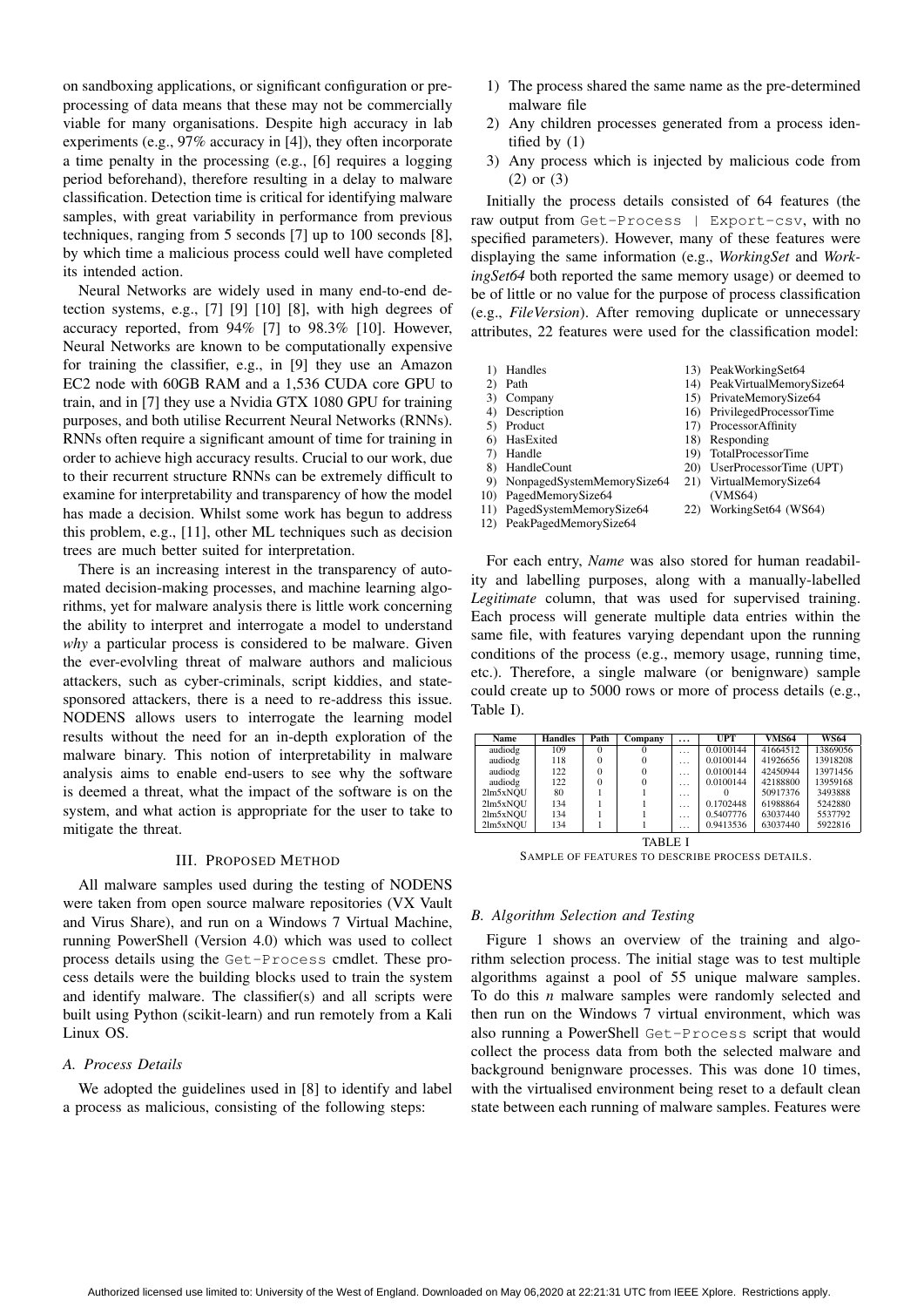captured as described previously in Section III-A, along with manual labels for malicious or benign, and then tested against the following classification algorithms:

- Random-Forest
- GNB
- DecisionTree
- KNearestNeighbour
- AdaBoost
- SVC • GradientBoosting
- LogisticRegression
- OneClassSVM



Fig. 1. Training and Algorithm Selection Process

We use a  $k$ -fold cross validation  $(k=7)$  with a testing / validation split of 80 / 20, and feature selection utilised during each run of the comparison script. For each input file this was performed 10 times, giving a total of 100 training runs. A 'winning' algorithm was established each time based on the following outputs: Accuracy score, false positive rate and false negative rate. In addition each process was given its own individual score.

| <b>Number of Samples</b> |
|--------------------------|
| 26                       |
| 12                       |
|                          |
|                          |
|                          |
|                          |
|                          |

TABLE II

BREAKDOWN OF MALWARE BY CLASSIFICATION USED IN TRAINING DATA

By the end of the comparison process each algorithm had seen 55 unique malware samples in total (see Table II). Random-Forest performed best for this experiment, giving the highest accuracy score for 73 out of 100 training runs (see Table III for the Random-Forest accuracy scores). As a result, a Random-Forest classifier was then developed and trained using the combined data from all training malware and benignware process, using only the features identified as having been key in 50% or more of the comparison script runs. However, deeper investigation found that the selection of features proved to be inaccurate and would mis-classify benign processes as malware. To overcome this, we performed multiple iterations of feature selection on the combined set using different feature

combinations. We describe the final feature selection in further detail in Section V-A.

| <b>Precision</b> | Recall | F1   | <b>False Positive</b> | <b>False Negative</b> | Runs |
|------------------|--------|------|-----------------------|-----------------------|------|
|                  |        |      | ${<}1\%$              | $1\%$                 | 94   |
|                  | 0.79   | 0.88 | 21.41%                | 0%                    |      |
|                  | 0.97   | 0.99 | 2.82%                 | 0%                    |      |
|                  | 0.98   | 0.99 | 1.64%                 | 0%                    |      |
|                  | 0.99   | 0.99 | 1.29%                 | $0\%$                 |      |
|                  | 0.99   |      | 0.92%                 | 0%                    | っ    |
|                  |        |      | TABLE III             |                       |      |

BREAKDOWN OF CLASSIFICATION REPORT FOR RANDOM-FOREST TRAINING RUNS

# *C. Live Testing*

Following the successful training of the classifier on static data it was then tested live, against previously unseen malware samples. Initially, there was a delay of approximately 30 seconds between a malicious process being started and it being detected by our system. This was deemed unsuitable for the design parameters of desired system.

The classifier was then modified to introduce a whitelisting approach for previously-known processes, such as consistent background processes. The data collection script was also modified to split input files down to a smaller size, limited to the output of 10 iterations of the Get-Process cmdlet. This meant there was a constant creation of new, smaller files, which the system would use as input (see Figure 2). As a result of these modifications the delay was shortened to between 3-8 seconds and deemed to be within acceptable parameters.



Fig. 2. NODENS Live Process

During testing the systems accuracy was found to be below that expected from initial training output, and as a result the classifier was re-trained (using the same training data) without feature selection. After further testing this proved to be more accurate, correctly identifying previously undetected malware processes, but creating more raw data and increasing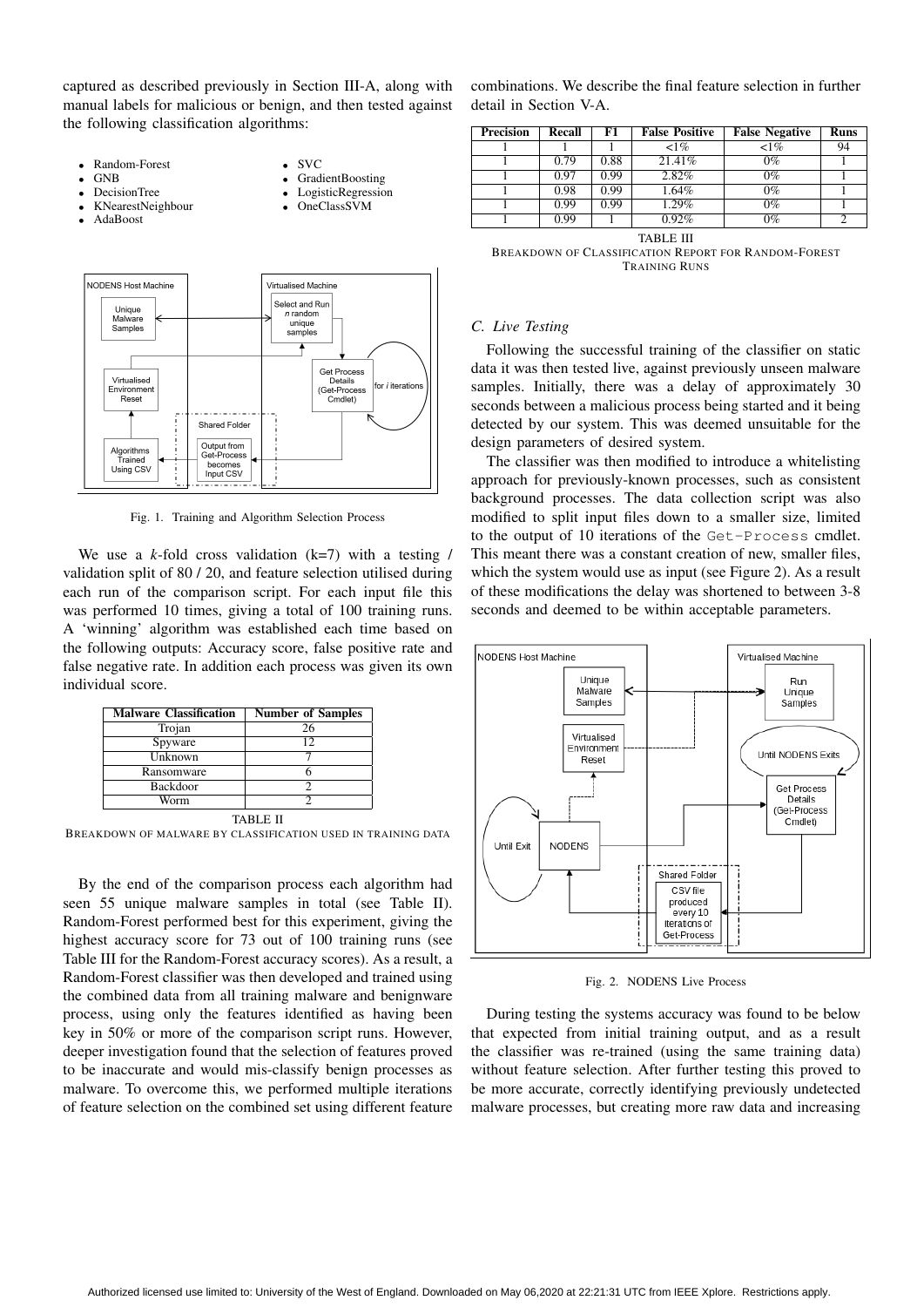the workload for manual interrogation of the data. This also made it more challenging to define which features were key in identifying a malware process.

## *D. Alternative Classifiers*

Two alternative algorithms were trialled during the live testing phase in an attempt to shorten the time between execution and detection. Both a Neural Network and a SGD (Stochastic Gradient Descent) classifier were found to be faster and better suited to incremental learning, however neither were as accurate as the original Random-Forest, with accuracy dropping down to 63% in one instance. The authors believes that in the instance of the Neural Network this drop in accuracy is due to relatively low number of training samples used (the same 55 as used to train the Random-Forest) classifier. It is highly likely that with access to a larger, more industrial scale data-set the accuracy of the Neural Network could be improved. The dataset used by Rhode *et al.* [7] is publicly available, however we found that the features they provide did not coincide with those that we have identified, making it difficult for comparison. A comparison between the difference feature sets is a potential area for future research.

# *E. NODENS*

Figure 3 shows an end to end overview of the NODENS work flow. A command line interface was implemented which allows an end user to utilise multiple different 'plug-in scripts', such as being able to start and stop the data collection and detection process from the command line, as well the termination of malware processes and re-fitting of the classifier upon identification of previously unseen malware. The classifier would also seek clarification on previously unseen, but suspected malware processes, in this way the classifiers understanding could be refined with the assistance of the enduser and limit the chances of misidentifying processes and then embedding these errors into the algorithm.

The refitting was proven to be effective as it allowed the system to identify malware process it had previously not detected, correctly identifying 5 previously undetected malware processes following refitting. This demonstrates that the system was able to increase it's understanding of malware processes and points to a generalised link between all malware process behaviour, based off the ability for the system to use readily identified malware and their features to then identify those it had previously missed. We believe that this is linked to the common factors found across the malware samples NODENS was tested against, which we discuss in Section VI. It also demonstrates how an adaptive system such as NODENS can remain at the forefront of malware detection.

# IV. DATASET

As described in Section III, malware samples were gathered and deployed within a Windows 7 VM using the Get-Process cmdlet. This gave an initial CSV file that consists of the typical background processes for a Windows 7 VM, the PowerShell process, and the malware process.



Fig. 3. Flow diagram for NODENS

Multiple benignware processes were also set to execute during the testing of NODENS to further refine and test the ability to distinguish between malware and benignware.

Subsequently, the ability to re-fit NODENS was introduced as an additional plugin to allow the system to stay at the edge of malware detection and consistently learn from and adapt to changes in the threat landscape. As re-fitting is a continuous process the dataset used for re-fitting is continual expanding, as more malware and benignware processes are added to it.

#### *A. Data Pre-processing*

As the output of the Get-Process cmdlet was a mixture of strings, integers and date-time formats it required datatype conversion before the classifier was able to process it. String values were converted to binary data  $(1 =$  present, 0 = no value), with the exception of Has Exited, which was translated as  $1 =$  Exited,  $-1 =$  Not Exited, and 0 indicates this field had no value during pre-processing. All other data was converted to either integers or floating point, dependent on which was more appropriate, i.e. measurements in seconds and milliseconds. This process was conducted live and ran parallel to the collection and classification of data from the virtualised environment.

# *B. Training Data*

As previously mentioned, a total of 55 unique malware samples were used to create the training dataset (see Table II),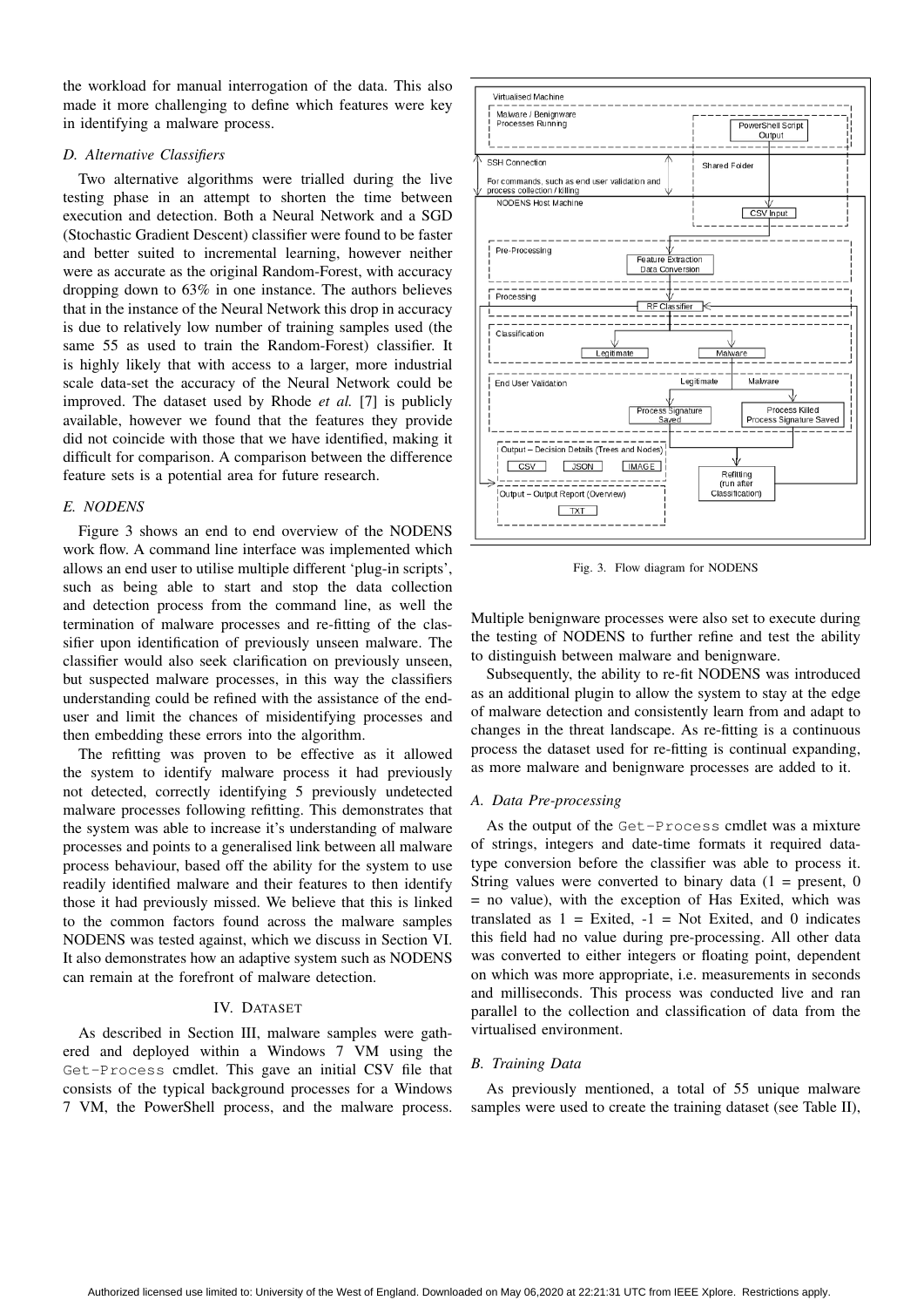while the benignware samples consisted of data extracted from native windows background processes. Table IV shows the number of process entries in the data that were labelled as either malware or benignware processes. It should be noted that these do not represent individual malware or benignware samples, but the number of times each type of process was seen, and that multiple processes would belong to the same instance of a malware or benignware sample, albeit with variance in features, such as time on processor or virtual memory size:

| <b>Process Classification</b> | <b>Number</b> | Percentage |  |  |  |
|-------------------------------|---------------|------------|--|--|--|
| Malware                       | 95.191        | 9%         |  |  |  |
| Benignware                    | 953.384       | 91%        |  |  |  |
| <b>TABLE IV</b>               |               |            |  |  |  |

|--|

# *C. Live Testing*

In addition to testing against downloaded malware samples (see Table V for the breakdown of samples), the system was also tested against malware created using the Metasploit framework (msfvenom). These tests were conducted to test NODENS ability to detect bespoke malware and malware with persistence. While NODENS was able to successfully detect all malware created with msfvenom, including those with persistence, it was unable to defeat the persistence once detected. It would detect and kill the persistent malicious process the first time it ran, but failed to detect or kill the process if it self-generated a second time. We believe that this is likely tied to the persistence process having a smaller memory footprint on being re-initialised, using cached and recent memory. Detecting of malware persistence would be a further area of research outside the scope of this current work.

| <b>Malware Classification</b> | <b>Number of Samples</b> | <b>Detection Ratio</b> |
|-------------------------------|--------------------------|------------------------|
| Trojan                        |                          | 93%                    |
| Ransomware                    | 15                       | 100%                   |
| Spyware                       | 15                       | 100%                   |
| Backdoor                      |                          | 100%                   |
| <b>Bit Coin Miner</b>         |                          | 100%                   |
| Process Injector              |                          | 100%                   |
| Virus                         |                          | 100%                   |

TABLE V

BREAKDOWN OF MALWARE CLASSIFICATIONS USED DURING LIVE TESTING OF NODENS, INCLUDING DETECTION RATES

#### *D. Ransomware*

Given the current threat landscape, there is a significant shift towards ransomware attacks where a user's files are encrypted and a payment is demanded (tyipcally via Bitcoin) to decrypt the files to their original state. As an increasingly popular form of attack, it is important to test NODENS against this malware variant. As such a dedicated ransomware test was conducted and recorded using 10 unique samples of ransomware, which were downloaded and executed in the VM environment. On average, NODENS was able to identify the ransomware samples within 9 seconds of execution. However, in one particular

case it was noted that NODENS and the ransomware were 'racing' each other. This race occurred because the method of data processing meant that there was window of time when the output of the Get-Process cmdlet was accessible to the ransomware on the VM creating a race condition. In certain cases, this meant the CSV file would arrive encrypted and NODENS would be unable to process it, forcing it to wait for the creation of the next CSV file (with a new file being produced every 10 iterations of Get-Process). In all tested scenarios NODENS was able to identify the ransomware samples, however in this particular example, the encryption of the CSV meant that detection took 96 seconds (see Figure 4). This time frame is obviously outside the design parameters that NODENS was built around. A further consideration for the system would be how to prevent infection or encryption of files that are associated with the detection routines.



Fig. 4. Ransomware Detection

# V. INTERPRETABILITY

The interpretability of NODENS originally started as manual interrogation of the raw CSV output from the processes, showing which process had been classified as benignware or malware and the values for each process feature. Later on the system was modified to automate the production of decisionspecific data as a choice of CSV or different graphical file(s). This made understanding the data and the relevant decision thresholds much easier. This output could be created in one or multiple formats for malware, benignware or both, dependant on end user preference. In the following sections of the paper malware processes are referred to as class 0, this is due to the binary classification nature of processes by the algorithm.

# *A. Raw Data*

During the initial phase, the output from the classifier was manually interrogated. The data consisted of all the processes from each run of NODENS and the feature values. The use of feature selection was important as it helped to filter the size of the output dataset and therefore helped to identify features that were deemed to be key in the identification of malware processes.

The following features were identified as being crucial for the distinction between benignware and ransomware:

- ProcessorAffinity (Binary Data)
- VirtualMemorySize64 (Variable Data)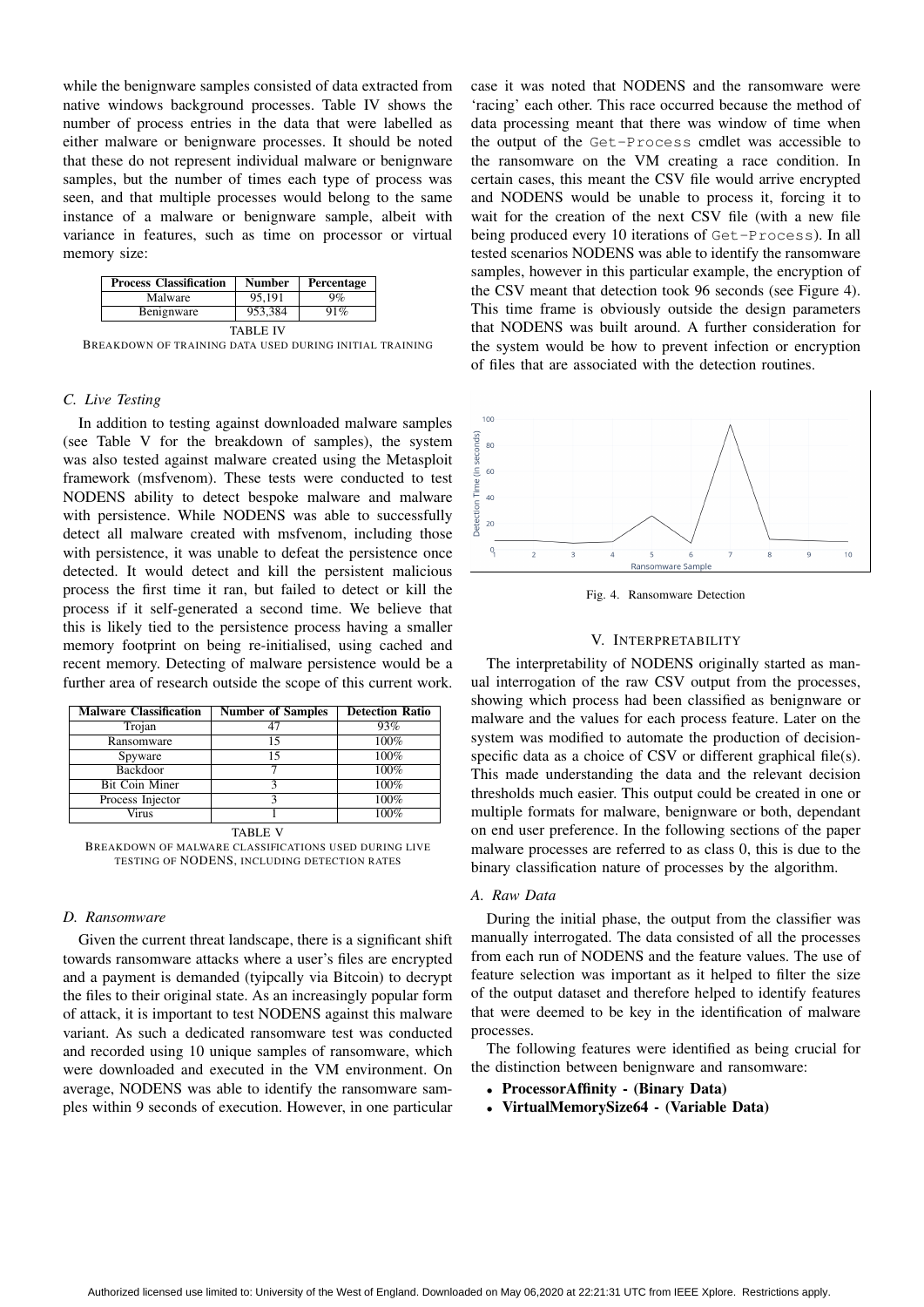- HandleCount (Variable Data)
- HasExited (Binary Data)
- Company (Binary Data)
- Description (Binary Data)
- PeakVirtualMemorySize64 (Variable Data)
- TotalProcessorTime (Variable Data)
- PeakWorkingSet64 (Variable Data)
- PrivateMemorySize64 (Variable Data)
- WorkingSet64 (Variable Data)
- Path (Binary Data)

From these features those in bold were later also identified as a root node decision points during the decision-specific phase.

# *B. Decision Specific Data*

Given the difficulty in interpreting the raw data NODENS was modified to output the decision from each decision tree and subsequent nodes. This is an iterative process run at the point of classification that provides output specific to the end users requirements. Initially output was a CSV file showing which decision trees had classified a process as either malware or benignware, dependent on the end users selection, this included the nodes within those trees and their decision thresholds (see Figure 5). The capability to output a .json files was then included, with each .json file representing a specific decision tree and children nodes, as this allowed for a greater range of graphical uses and presentation options. Finally an option to output both a .png and .dot file (see Figure 6) were included. This provided the greatest use of visual interpretation.

| <b>TREE: 41</b>                                                     |
|---------------------------------------------------------------------|
| 0 NODE: feature[ProcessorAffinity] > 0.5 next=76                    |
| 76 NODE: feature[HasExited] < 0.5 next=77                           |
| 77 NODE: feature[PeakVirtualMemorySize64] < 94238720.0 next=78      |
| 78 NODE: feature[UserProcessorTime] < 0.0150215998292 next=79       |
| 79 NODE: feature[PagedSystemMemorySize64] < 103664.0 next=80        |
| 80 LEAF: return class=0                                             |
| <b>TREE: 42</b>                                                     |
| 0 NODE: feature[TotalProcessorTime] < 0.675971984863 next=1         |
| 1 NODE: feature[HandleCount] < 89.5 next=2                          |
| 2 NODE: feature[PrivateMemorySize64] > 2400256.0 next=38            |
| 38 NODE: feature[PeakWorkingSet64] < 7936000.0 next=39              |
| 39 NODE: feature[PeakVirtualMemorySize64] > 33705984.0 next=41      |
| 41 LEAF: return class=0                                             |
| <b>TREE: 43</b>                                                     |
| <b>TREE: 44</b>                                                     |
| 0 NODE: feature[TotalProcessorTime] < 0.675971984863 next=1         |
| 1 NODE: feature[PrivilegedProcessorTime] > 0.00500719994307 next=71 |
| 71 NODE: feature[PeakVirtualMemorySize64] < 66170880.0 next=72      |
| 72 NODE: feature[NonpagedSystemMemorySize64] > 2316.0 next=84       |
| 84 NODE: feature[HandleCount] < 68.0 next=85                        |
| 85 NODE: feature[PeakVirtualMemorySize64] < 53284864.0 next=86      |
| 86 NODE: feature[PeakWorkingSet64] < 5062656.0 next=87              |
| 87 NODE: feature[Description] < 0.5 next=88                         |
| 88 LEAE: return class=0                                             |

Fig. 5. Original interpretable output was in CSV form, showing the trees that had classified a process as malware and the relevant decision nodes

In this way an end user is able to see why a process has been classified as malware, or not, through an easily understandable



Fig. 6. Output from a .dot file, showing the decision path through a malware node

and interrogatable output. This allows an end user to develop an understanding of the process life-cycle of a malware sample individually, or as part of a larger malware family, including common features shared between different malware samples or types.

# VI. RESULTS

# *A. Raw Binary Data*

Data was organised based on the values of the binary data features, in this way a comparison could be more easily drawn between them. In general the output of benignware processes were set to either true or false for all binary features. By comparison malware processes showed a significant range, with multiple combinations of binary values being presented by different processes, as illustrated in Table VI.

# *B. Raw Variable Data*

Variable data consisted of integer and float type parameters and the output score that each process was given by the system. A comparison of the variable data showed that benignware processes had on average a higher score, as shown in Table VII.

| <b>Malware</b><br><b>Process</b><br><b>Name</b> | Path | Company | <b>Description</b> | Has<br><b>Exited</b> | <b>Processor</b><br><b>Affinity</b> |  |
|-------------------------------------------------|------|---------|--------------------|----------------------|-------------------------------------|--|
| bot                                             |      |         |                    |                      |                                     |  |
| webpos                                          |      |         |                    |                      |                                     |  |
| p.tmp                                           |      |         |                    | - 1                  |                                     |  |
| re1608                                          |      |         |                    | - 1                  |                                     |  |
| TABLE VI                                        |      |         |                    |                      |                                     |  |

VARIANCE IN BINARY FEATURES DISPLAYED BY MALWARE PROCESSES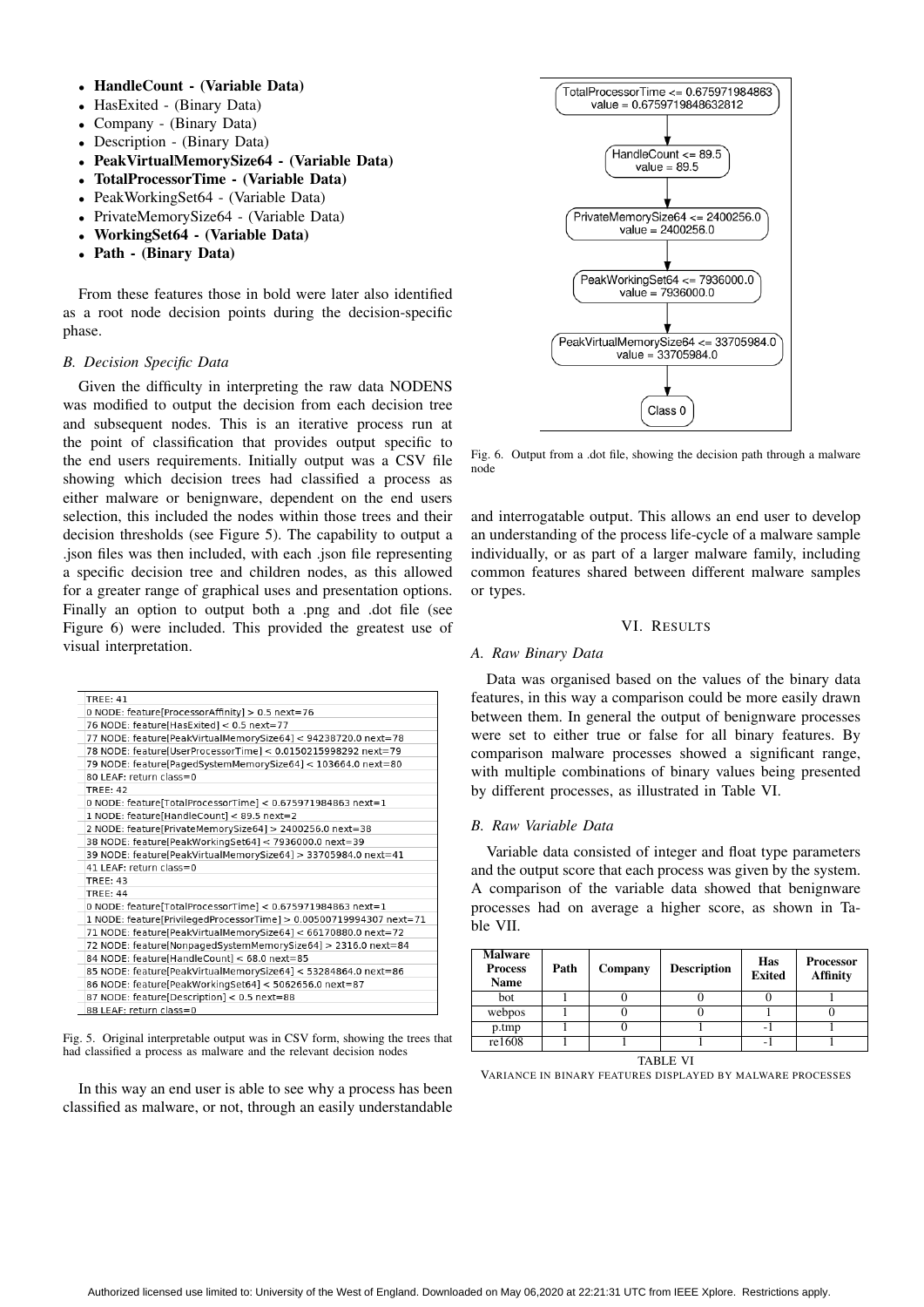| <b>Total output score</b> | Lowest      | <b>Highest</b> | Average     |  |  |  |
|---------------------------|-------------|----------------|-------------|--|--|--|
| Malware                   | 27.321.331  | 554,336,342    | 196,841,342 |  |  |  |
| Legitimate                | 184,082,529 | 816,992,765    | 377,574,468 |  |  |  |
| TABLE VII                 |             |                |             |  |  |  |

OUTPUT SCORES FOR MALWARE AND BENIGNWARE PROCESSES

However it was difficult to identify a threshold for distinction through manual inspection of the output data, as there are instances where the scores for malware processes and benignware processes were within the same score bracket (between the lowest or highest score for correctly identified benignware processes, hereafter referred to as a score bracket), yet being correctly identified as malware. To research this further data from malware processes that were correctly identified, yet whose output scores put them inside the benignware output scores bracket was compared to benignware processes that they were scored between or closely to.

There was no immediate distinction between them, with neither binary nor variable data showing a clear pattern. The variable data parameters were then individually compared to see if a differential in values would establish a pattern of identification. This showed that the differential between (Peak)WorkingSet64 and PrivateMemorySet64 was negative for some malware processes, but no benignware processes. This showed that malware processes had (on average) a higher amount of private data than shared, something that was not found in the benignware samples tested.

# *C. Decision Specific Data*

The decision specific data allowed the confirmation of conclusions and assessments drawn from manual inspection of raw data, as well as providing greater and more accurate analysis of which features were key in the identification of malware, particularly the thresholds and their frequency as decision points.

The decision specific data was collated together and the common features compared. As would be expected comparison of entire random tree decision paths across multiple malware processes was impossible, and decision trees were only comparable to others from different process cycles of the same malware, from within the same run. Therefore comparison was limited to the initial decision points (referred to as root nodes) for each decision tree, as these were the only consistent features across multiple outputs and different malware processes. As shown in Table VIII, 15 root node features and thresholds were identified, though out of these 2 are duplicated features with different thresholds (Paged System Memory Size64 and Handle Count), of these 7 features had been previously identified as key through feature selection and manual inspection of the raw data. These same features were also used throughout the decision trees as later nodes, however the thresholds were varied. Though it is important to note that these root nodes remained unchanged after multiple re-fittings. It was only when altering the value for n\_estimators were any changes noted in the root nodes, these primarily being the

threshold values with minimal to no changes in the features used.

| <b>Threshold</b> | <b>Frequency</b>  |
|------------------|-------------------|
| 0.5              | 20%               |
| 0.675971984863   | 16%               |
| 0.625900030136   | 16%               |
| 186              | $\overline{13}\%$ |
| 0.5              | 12%               |
| 0.5              | 10%               |
| 0.00500719994307 | 3%                |
| 100756.0         | $2\%$             |
| 53284864.0       | $2\%$             |
| 231.5            | $1\%$             |
| 51525632.0       | $1\%$             |
| 100692.0         | $\overline{<}1\%$ |
| 231.5            | $1\%$             |
| 204.5            | ${<}1\%$          |
| 19572736.0       | $\overline{<1\%}$ |
|                  |                   |

TABLE VIII

ROOT NODE FEATURES, THEIR THRESHOLDS (AS ROOT NODES) AND FREQUENCY OF USE THROUGHOUT THE TESTING OF NODENS

The inclusion of multiple memory orientated features adds weight to previous assessments regarding the unique memory usage foot print that malware process create. Though the private memory feature is not included as a root node, it is used in other nodes as a decision point, which indicates that there are other memory traits beyond the imbalance between private and shared memory which are used to identify the memory footprint of a malware process.

These features are also used infrequently as root nodes, suggesting that the classifier uses other metrics in favour of memory analysis, most common being the malware process affinity and the amount of time it spends running. It is the authors assessment that these features are used due to the number of malware processes which will run for a short period of time before either injecting themselves into a new or already existing process, or removing themselves completely from the system, in an attempt to avoid detection by decreasing their run time and the window of opportunity for current antimalware systems to detect them. This assessment is backed up by the inclusion and high frequency of the path feature, as such malware processes commonly remove the file used to launch them.

While these behaviours are not universal across all malware, either those seen by NODENS or in general, it does provide an 'easy win' for the classifier as these behaviours are not exhibited by benignware processes, which in the authors opinion explains their frequent use as root nodes.

# *D. Refitting*

The success of the refitting has two key implications: The first being that NODENS is agile and has the ability to adapt to new and previously unseen threats, a key design parameter in the building of the system. The second is that it reinforces the understanding that there are clear and (machine) understandable links between malware processes. This can be confidently assessed by NODENS ability to successfully identify previously undetectable malware, through the use of